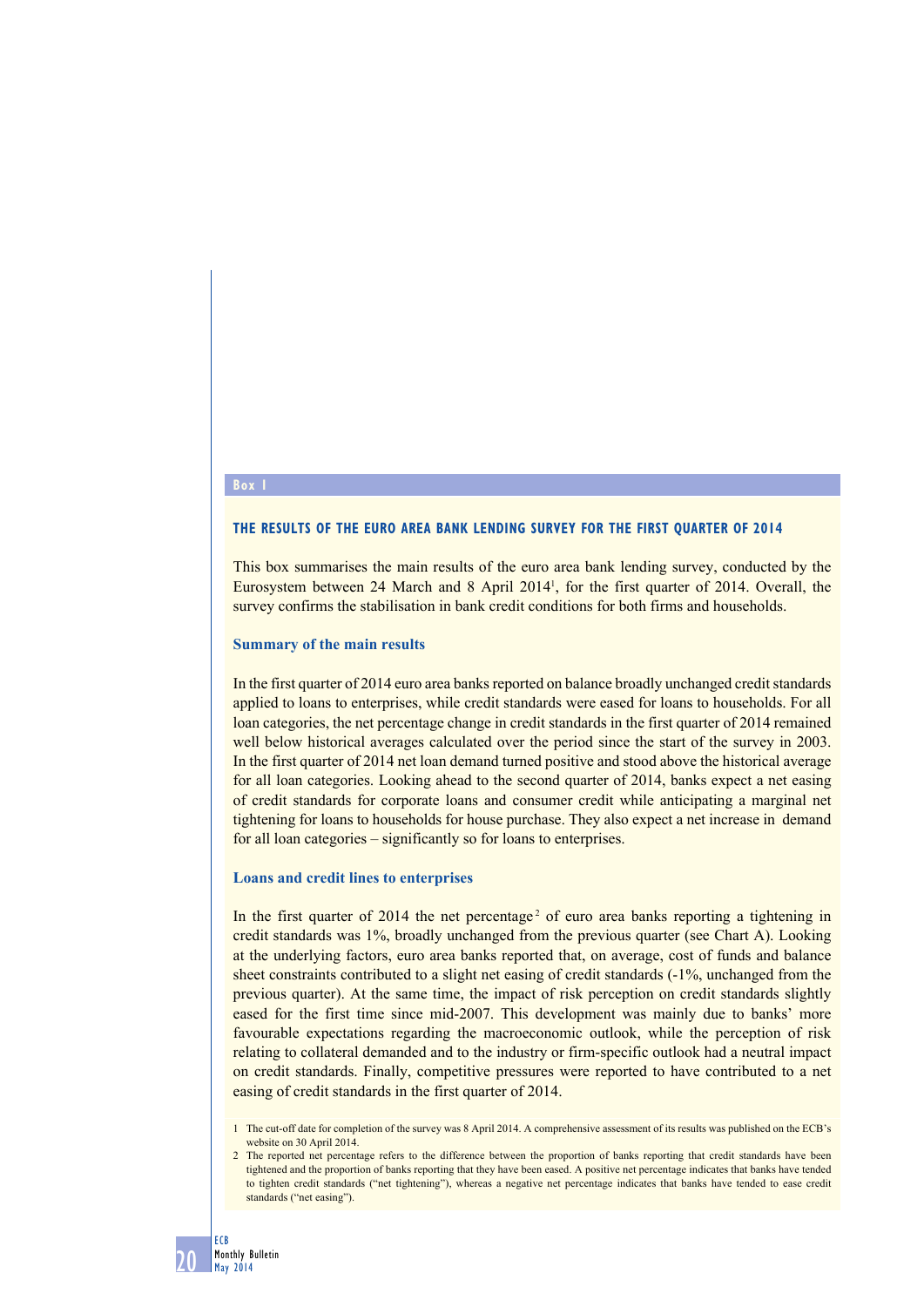## **Economic and monetary developments**

Monetary and financial developments

Terms and conditions, which banks apply when granting new loans to enterprises, improved further overall in the first quarter of 2014. Margins on average loans were further narrowed (-16%, compared with -6% in the previous quarter; see Chart B), while those on riskier loans were widened (5%, compared with 7%). For most of the other credit terms and conditions, euro area banks reported net percentages that were either unchanged or close to zero.

Looking ahead to the second quarter of 2014, on balance, euro area banks expect a net easing of credit standards for loans to enterprises (-5%).

Turning to demand, in the first quarter of 2014, euro area banks reported a net increase for the first time since the second quarter of 2011 (2%, compared with -11% in the previous quarter; see Chart C). According to participating banks, this development was mainly related to increased financing needs for inventories and



Notes: Cost of funds and balance sheet constraints as unweighted average of "capital position", "access to market financing" and "liquidity position"; risk perception as unweighted average of "expectations regarding general economic activity", "industry-specific risk" and "risk on collateral demanded"; competition as unweighted average of "bank competition", 'non-bank competition" and "competition by market financing"

working capital (11%, from -7%) as well as to a further decline in the contractionary impact of financing needs related to fixed investment (-5%, from -10%). On average, the contribution from the use of alternative sources of finance to the net increase in demand remained broadly unchanged in comparison with the previous survey round.

Looking ahead, banks expect a significant net increase in demand for loans to enterprises in the second quarter of 2014 (25%).

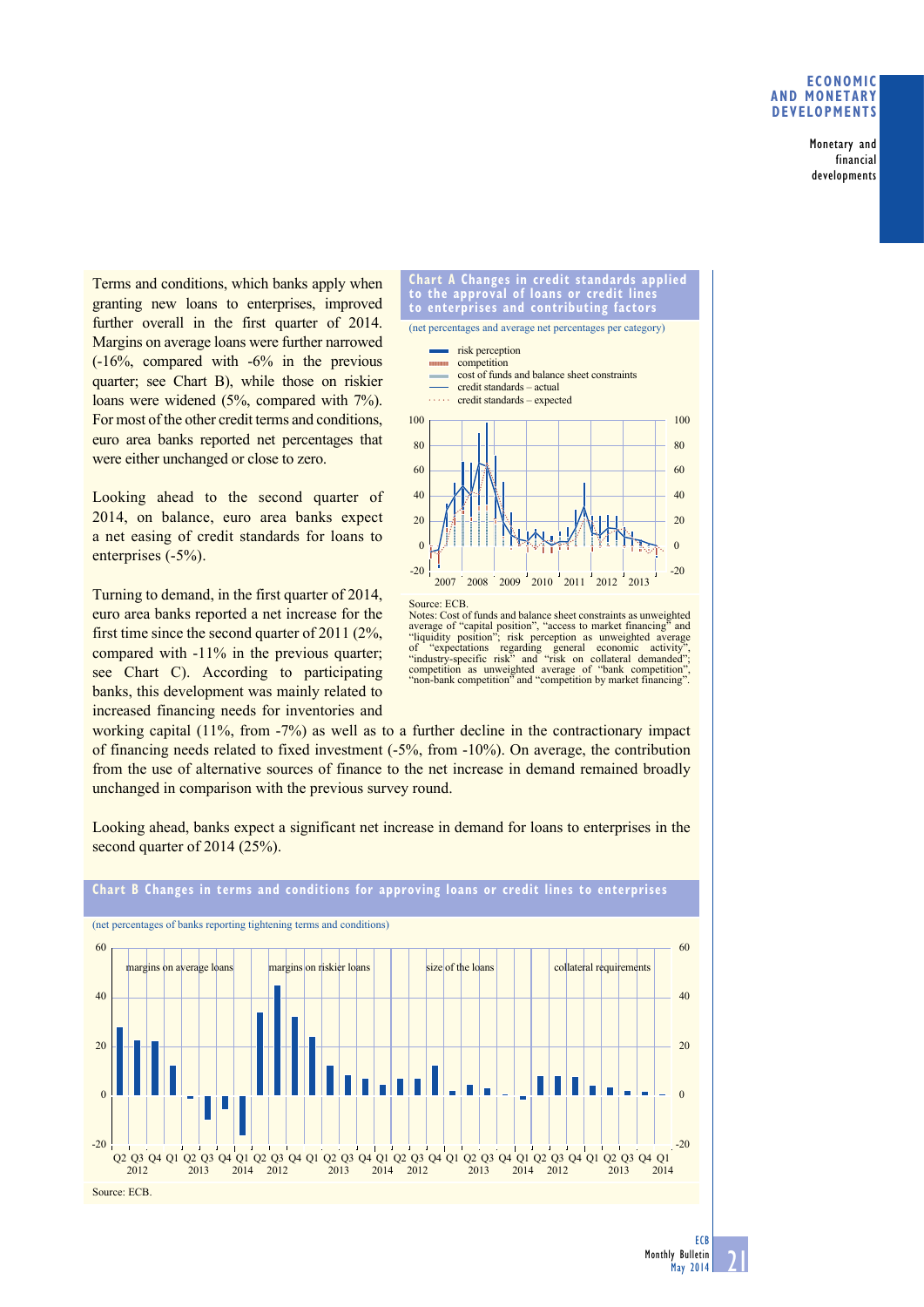#### **chart c changes in demand for loans or credit lines to enterprises and contributing factors**

(net percentages and average net percentages per category)



#### **chart d changes in credit standards applied to the approval of loans to households for house purchase and contributing factors**

(net percentages and average net percentages per category)



Notes: Other financing needs as unweighted average of "inventories and working capital", "M&A and corporate restructuring" and "debt restructuring"; use of alternative finance as unweighted average of "internal financing", "loans from other banks", "loans from non-banks", "issuance of debt securities" and "issuance of equity"

Source: ECB. Notes: Risk perception as unweighted average of "expectations regarding general economic activity" and "housing market prospects"; competition as unweighted average of "competition" from other banks" and "competition from non-banks"

## **Loans to households for house purchase**

In the first quarter of 2014 euro area banks reported a net easing of credit standards on loans to households for house purchase (-5%, compared with 0% in the previous quarter; see Chart D). In line with what was reported for corporate loans, banks' cost of funds and balance sheet constraints contributed marginally to the net easing of credit standards for housing loans (-1%, compared with 2% in the fourth quarter of 2013). At the same time, the risk perception of banks had on average a marginal net tightening impact, while competitive pressures were reported, all in all, to have contributed more significantly than in the last quarter to a net easing of credit standards.

Banks' price terms and conditions applied to housing loans improved further in the first quarter of 2014, while there was less change in the non-price terms and conditions. More specifically, euro area banks reported, in net terms, a narrowing of margins on average housing loans (-21%, compared with -10% in the fourth quarter of 2013), while the net tightening of margins on riskier loans remained unchanged (at 2%). Responses regarding non-price terms and conditions pointed to a marginal net easing in the collateral requirements of euro area banks (-1%, from 1%), and in other terms and conditions, mainly related to loan maturity (-4%, from 3%). For the loan-tovalue ratio, banks reported a marginal net tightening contribution (1%, from -3%).

Looking ahead, euro area banks expect a marginal net tightening of credit standards applied to housing loans in the second quarter of 2014 (1%).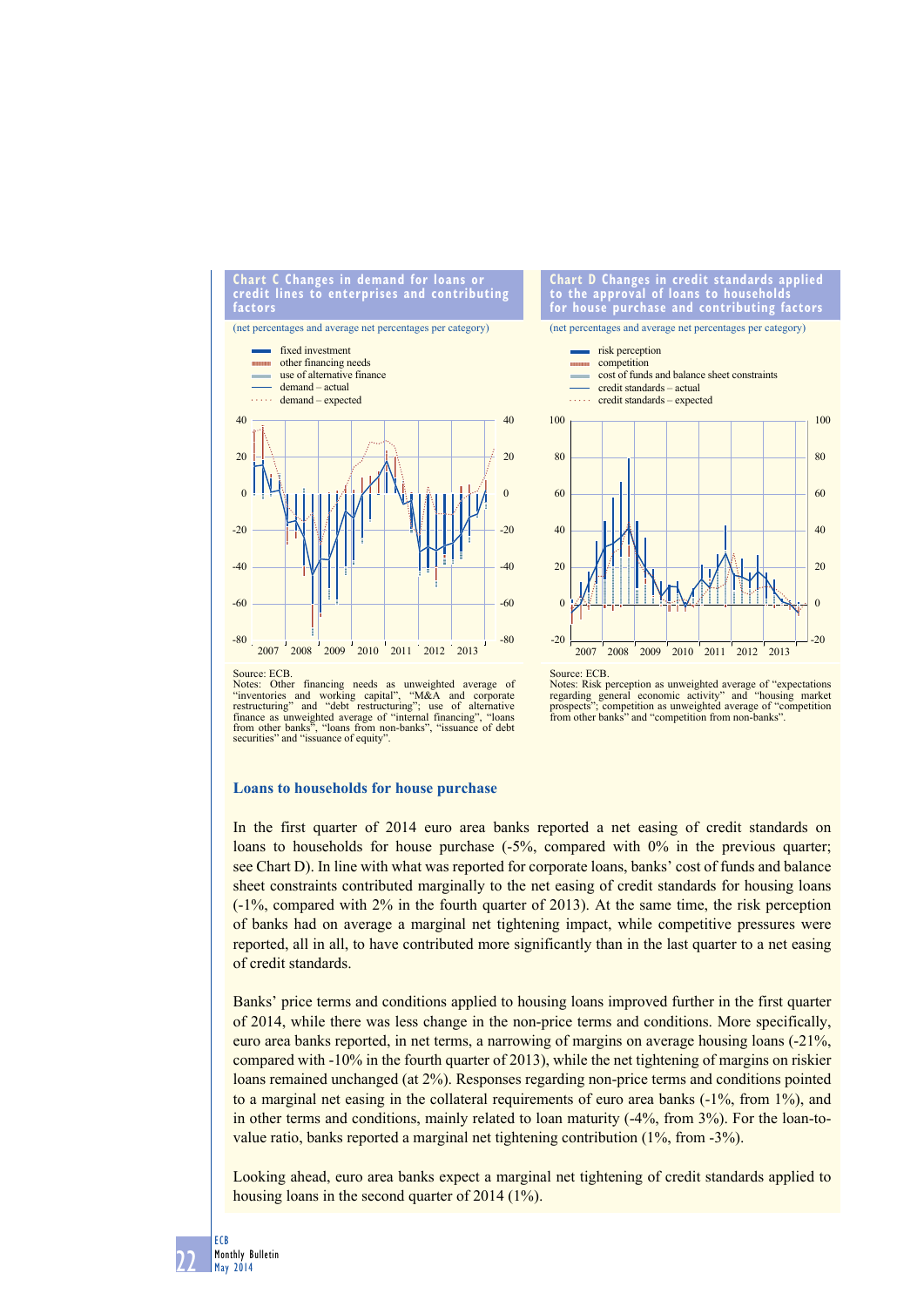# **Economic and monetary developments**

Monetary and financial developments

Turning to loan demand, euro area banks reported a net increase in demand for housing loans (13%, compared with -3% in the fourth quarter of 2013; see Chart E). Regarding the underlying factors, the positive net contribution of housing market prospects (13%, compared with -1%) and that of consumer confidence (8%, from -9%) were the main drivers behind the net increase in demand for housing loans. By contrast, the contribution related to the use of alternative financing remained slightly negative (unchanged at -2%).

Looking ahead, banks expect a further net increase in demand for housing loans (of 7%) in the second quarter of 2014.

# **Consumer credit and other lending to households**

In the first quarter of 2014, euro area banks reported a net easing of credit standards for consumer credit and other lending (-2%, compared with 2% in the fourth



Notes: Other financing needs as unweighted average of "consumer confidence" and "non-housing-related consumption expenditure"; use of alternative finance as unweighted average of "household savings", "loans from other banks" and "other sources of finance".

quarter of 2013). This development was mainly related to the net easing impact exerted by the risk perception of banks (for the first time since the first quarter of 2007) and to competition (although to a lesser extent than in the previous quarter). By contrast, banks' cost of funds and balance sheet constraints exerted a stable neutral impact. Turning to terms and conditions, banks reported a narrowing of margins on average loans (-3%, compared with -6% in the previous survey round), while those on riskier loans widened slightly (1%, as in the previous quarter).

Looking ahead, in net terms, euro area banks expect an easing of credit standards applied to consumer credit and to other lending to households for the second quarter of 2014 (-3%).

In the first quarter of 2014 the surveyed banks reported a net increase in demand for consumer credit (4%, compared with -1% in the fourth quarter of 2013) for the first time since the second quarter of 2010.

Looking ahead to the second quarter of 2014, euro area banks expect a further net increase in demand for consumer credit (16%).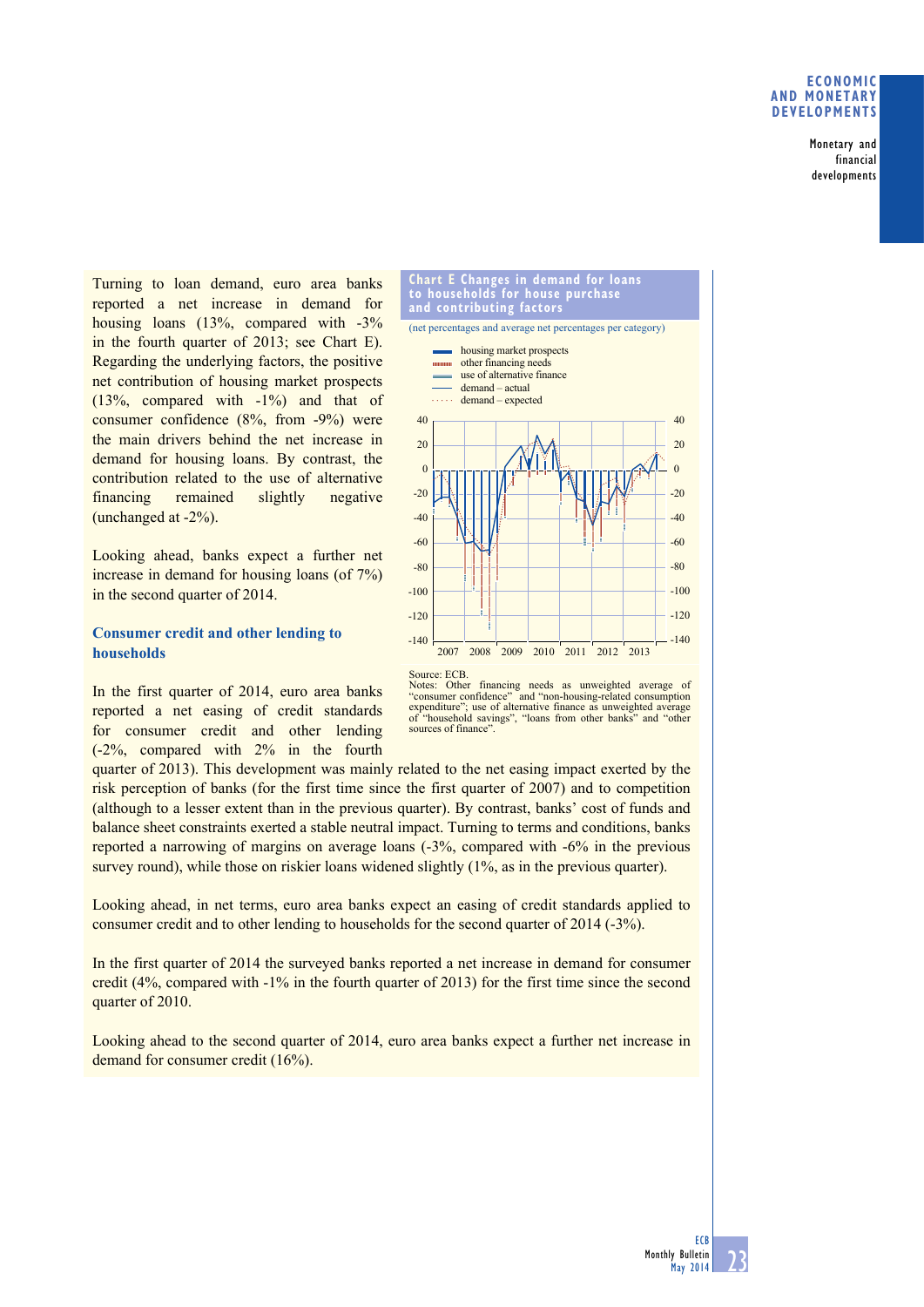# **Ad hoc questions**

The April 2014 bank lending survey contained a number of ad hoc questions.

First, it contained – as in previous survey rounds – an ad hoc question on banks' access to retail and wholesale funding. On balance, in the first quarter of 2014, euro area banks reported a net easing in their access to funding for all main market instruments: retail funding (-2%, from 9%), money market instruments  $(-11\%,$  from 7%), issuance of bank debt securities  $(-20\%,$  from  $-14\%)$ and securitisation (-15%, from -7%) – see Chart F. Looking ahead to the second quarter of 2014, euro area banks expect a further net easing in their access to all market instruments.



Source: ECB.

Note: The net percentages are defined as the difference between the sum of the percentages for "deteriorated considerably"<br>and "deteriorated somewhat" and the sum of the percentages for "eased somewhat" and "eased consider

The questionnaire for the April 2014 survey also included – as in previous survey rounds – an ad hoc question aimed at assessing the impact of the sovereign debt crisis on banks' funding conditions, credit standards and credit margins over the previous three months. Banks' replies indicated that reduced sovereign debt tensions had contributed on average to an easing of banks' funding conditions in the first quarter of 2014, while the impact of the sovereign debt crisis on banks' credit standards had remained muted. At the same time, euro area banks reported that the reduced sovereign debt tensions had contributed to a narrowing of margins for all loan categories in the first quarter of 2014.

Finally, the April 2014 survey questionnaire included, for the first time, a question on the current level of credit standards as compared with the levels that have prevailed between the first quarter of 2003 and now, as well as between the second quarter of 2010 (i.e. when the sovereign debt crisis started to intensify) and now.

First, around 60% of respondent banks assessed their current level of credit standards both for loans to enterprises and for loans to households for house purchase as being tighter than the